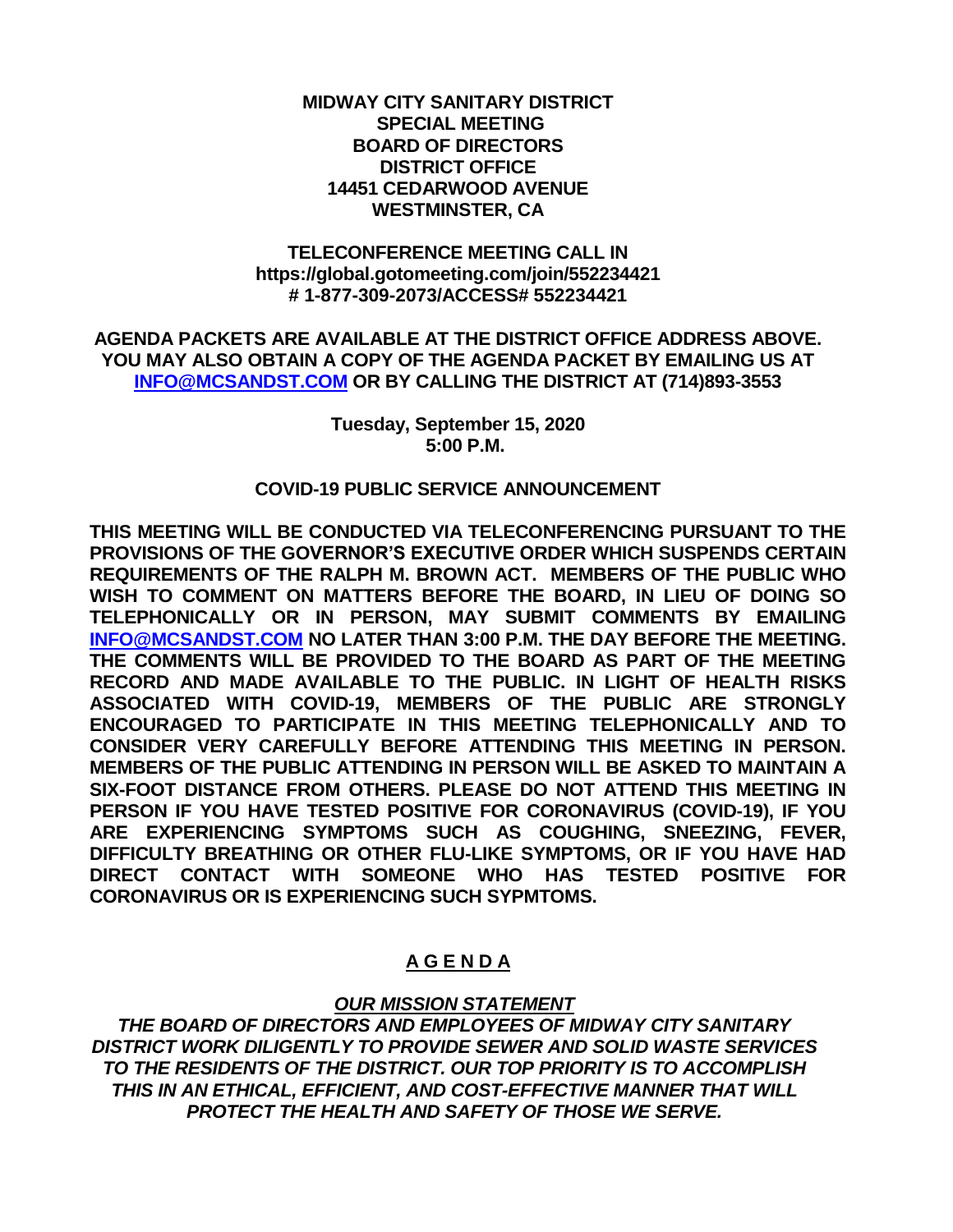In accordance with the requirements of California Government Code Section 54954.2, this Agenda is posted not less than 72 hours prior to the meeting date and time above. All written materials relating to each agenda item are available for public inspection in the office of the Board Secretary.

In the event any matter not listed on this agenda is proposed to be submitted to the Board for discussion and/or action, it will be done in compliance with Section 54954.2, or as set forth on a Supplemental Agenda posted not less than 72 hours prior to the meeting.

Please Note: The District complies with the provisions of the Americans with Disabilities Act (ADA). Anyone needing special assistance please contact the District's Secretary at (714) 893-3553, at least one business day prior to the meeting so that we may accommodate you.

## **1. CALL TO ORDER/PLEDGE OF ALLEGIANCE AND INVOCATION**

**2. ROLL CALL**

### **3. PUBLIC COMMENTS:**

All persons wishing to address the Board on specific Agenda items or matters of general interest should do so at this time. As determined by the President, speakers may be deferred until the specific item is taken for discussion and remarks may be limited to three (3) minutes.

## **4. APPROVAL OF THE MINUTES OF THE SPECIAL MEETING OF SEPT. 1, 2020** *(Roll Call Vote)*

### **5. APPROVAL OF EXPENDITURES**

A. Approval of Demands in the Amount of \$ 254,745.35 *(Roll Call Vote)*

### **6. REPORTS**

The President, General Manager, General Counsel and other staff present verbal reports on miscellaneous matters of general interest to the Directors. These reports are for information only and require no action by the Directors.

- A. Report of President
- B. Report of General Manager
- C. Report from Orange County Sanitation District (OCSD) Meeting on Sept. 9, 2020
- D. Report from the Calendar Committee Meeting on September 14, 2020

## **7. CONSENT CALENDAR**

All matters listed on the Consent Calendar are considered routine and will be acted upon at the same time unless separate discussion and/or action is requested by a Board Member, the public, or staff. *(Roll Call Vote)*